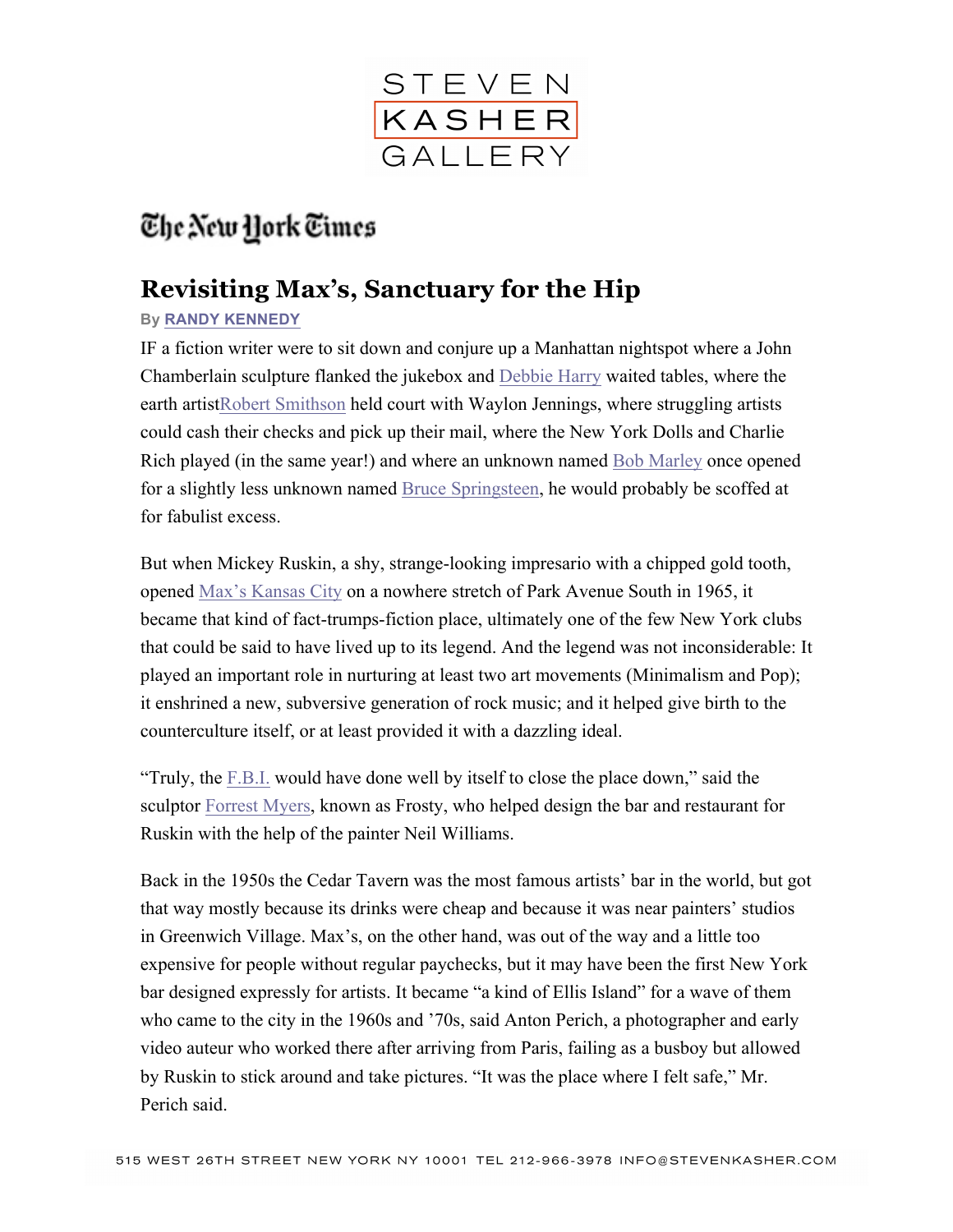

The demise of the original Max's in 1974 (it would continue as more of a straight-ahead music club under new ownership, one of the crucibles of punk, until closing in 1981) was brought about not by the F.B.I. but by Ruskin's tax problems and increasing drug use. But beginning Sept. 15 in Chelsea many scattered pieces of its history — including some never made public before, discovered in old film files — will be reassembled in two exhibitions, one at the Steven Kasher Gallery and another, focusing on Max's artist regulars, at the Loretta Howard Gallery. In conjunction with the Kasher show Abrams Image is also publishing "Max's Kansas City: Art, Glamour, Rock and Roll," a raucous photo book with reminiscences of the club from the guitarist Lenny Kaye, the artist Lorraine O'Grady and others, along with reproductions of time-yellowed artifacts like an Andy Warhol bar tab (\$774.73 for September 1969, minus a \$200 credit for a work of art identified only as "Marilyn Monroe").

While mountains of words have been devoted to Max's over the years in the memoirs of musicians and artists, the new book is only the second extensive treatment of the club's history, following "High on Rebellion: Inside the Underground at Max's Kansas City," now out of print, a 1998 collection of photos and interviews edited by Yvonne Sewall-Ruskin, Mickey Ruskin's longtime companion, who now runs the Max's Kansas City Project, a nonprofit philanthropy that helps artists and promotes drug-abuse prevention.

The paucity of publications has been a result, in part, of the strict control that Mickey Ruskin exercised over the taking of pictures and most other kinds of documentation of the doings inside the club, which often involved casual nudity and more-than-casual drug use. (Amphetamines were the controlled substance of choice at the beginning, in the precocaine days.) Newspaper photographers were rarely allowed in, creating a much different atmosphere than the one that prevailed at Studio 54 when it opened in 1977.

"It was an oasis, and nobody there wanted a record of what they were doing," said Mr. Kasher, who edited the Abrams book and helped discover previously unknown pictures of Max's from insiders like the music executive and writer Danny Fields, Mr. Perich and others. "This was a long time before the era of blogs and YouTube."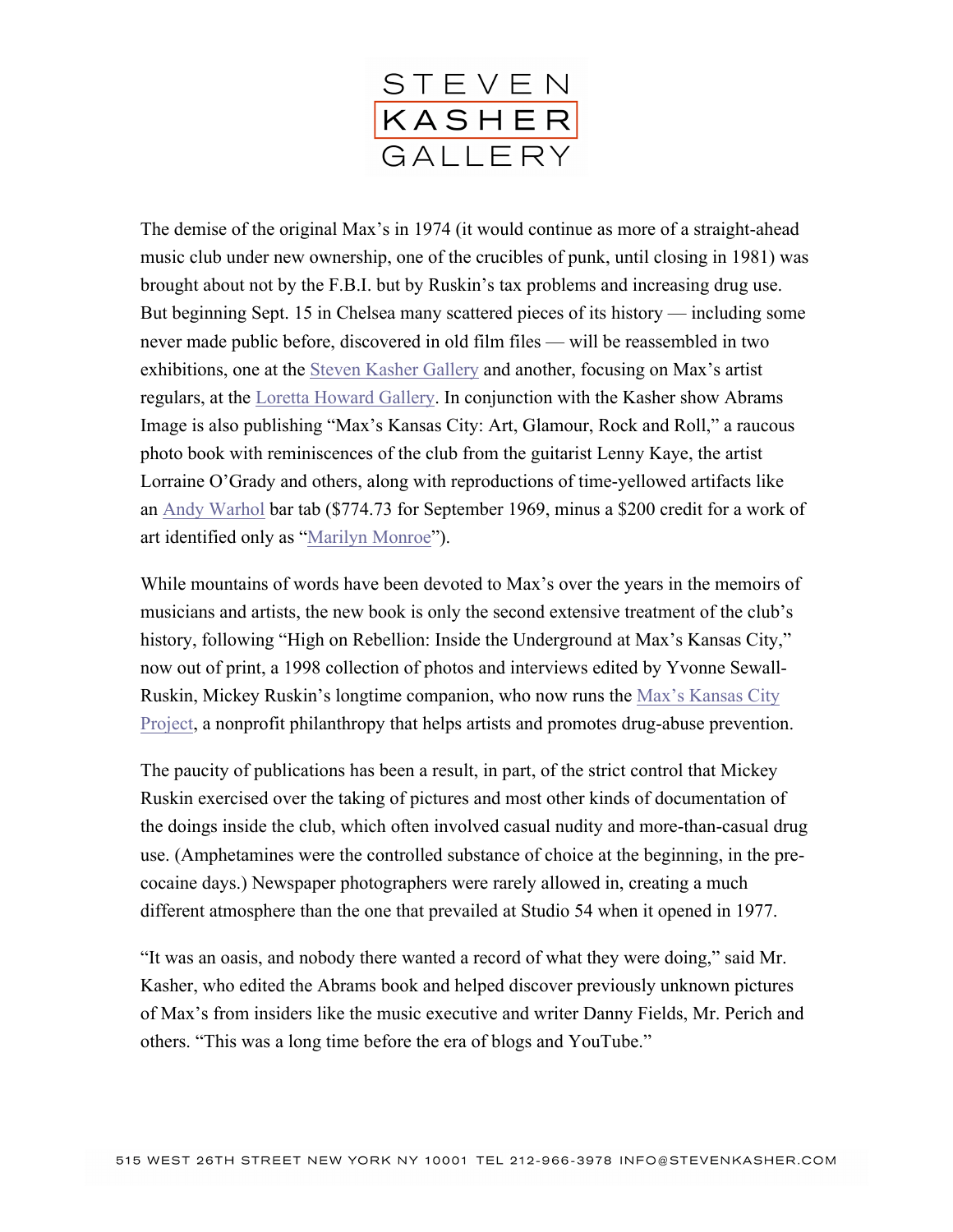

As suggested by the title of the Loretta Howard show — "Artists at Max's Kansas City 1965-1974: Hetero-Holics and Some Women Too" — the bar was mostly a boy's club, as most of the art world then still was.

But female artists like Dorothea Rockburne, Lynda Benglis and Eve Hesse also hung out there. The artist and philosopher Adrian Piper did a well-remembered performance piece inside the bar in 1970, walking around with a blindfold and earplugs in a place that was all about looking and listening. Besides the Chamberlain crushed-metal sculpture, a Frank Stella on the wall and a red-fluorescent Dan Flavin work dominating the back room, the bar featured a collage by Ms. Rockburne and photographs by Brigid Berlin. Ruskin also usually deployed women — like the Warhol followers Abigail Rosen and Dorothy Dean, a Harvard-trained editor — to control access at the front door.

In her memoir "Just Kids," published this year, the singer Patti Smith recalls being taken there for the first time in 1969 by Robert Mapplethorpe; they shared a salad and stared toward the back room, the holiest of holies, rendered so by Warhol, who had held court there for many years. After lots of hanging out the pair were finally admitted and seated at the round table where the coolest kids — the lead singers, the transvestites, the successful artists and the Factory regulars — still sat.

"Robert was at ease," Ms. Smith wrote, "because, at last, he was where he wanted to be. I can't say I felt comfortable at all. The girls were pretty but brutal."

When Ruskin first asked Mr. Myers and Mr. Williams in 1965 to take a look at the site a bit north of Union Square where he wanted to open the club, then occupied by a rundown Southern-food restaurant, the two artists were confused.

"We thought, 'How are we going to get people over here?' " Mr. Myers recalled recently. "After 5 o'clock that neighborhood in those days would just die."

It was the first restaurant interior Mr. Myers had ever designed, and he said his idea was make it look sleek and clean, like a gallery space, with red booths and white walls.

"Mickey was into art," Mr. Myers said, "and so we decided that this was not going to be a working-class bar, or a poets' bar. It was going to be an artists' bar."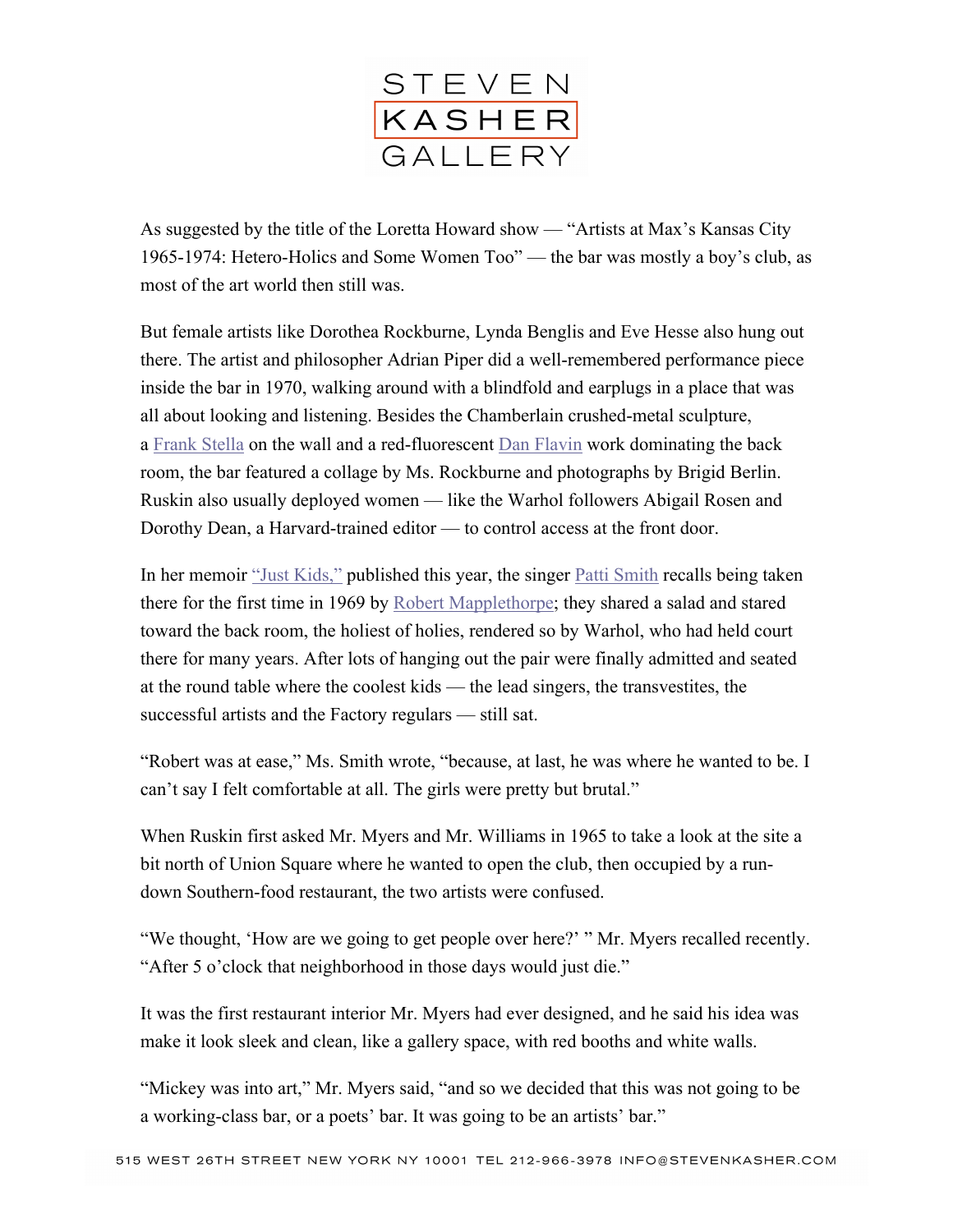

Maurice Tuchman, a longtime curator at the Los Angeles County Museum of Art and the curator of the Loretta Howard exhibition, said he remembered visiting Max's in the mid-1960s because it was a place where any good contemporary-art curator had to check in.

"And I was so bowled over by the presence of so much new art that was so prominently displayed all over the place," he said. "Mickey didn't talk about it. No one talked about it much, but there it was. It sent an intense subliminal message that art was the subject at hand"

Mr. Perich added: "They were not in museums, back then, these pieces. The only place you knew you could see them was at Max's."

Flavin's red-light work, which memorialized victims of the Vietnam War, and Mr. Chamberlain's sculpture next to the jukebox, evocative of James Dean's crashed car, always struck him as "pieces of the American-dream-gone-wrong puzzle," he said, a theme that resonated with a crowd desperately trying to discover a new kind of American dream.

Throughout Ruskin's tenure at Max's, that crowd was usually full of artists, many of them unknown and never to be known. They came for a free steam-table lunch of chicken wings and chili served every afternoon. And they stayed into the night.

"Basically if you were an artist, he wouldn't keep you out," Mr. Myers said. "Which is unusual because artists at that time didn't really have much social power."

In an interview conducted in the early 1970s by Mr. Fields, the music producer, Ruskin — a middle-class New Jersey boy who left a job as a lawyer to seek a more exciting life — described how little he knew at first about art and music even as his club came to revolve around them.

His first bar, the Tenth Street Coffeehouse in the East Village, became a poets' hangout through almost no effort of his own, except his welcoming spirit. When he opened the Ninth Circle in Greenwich Village in 1962, he hoped only that it would become a "beatnik" hangout, as he told Mr. Fields. But Mr. Williams began drinking there and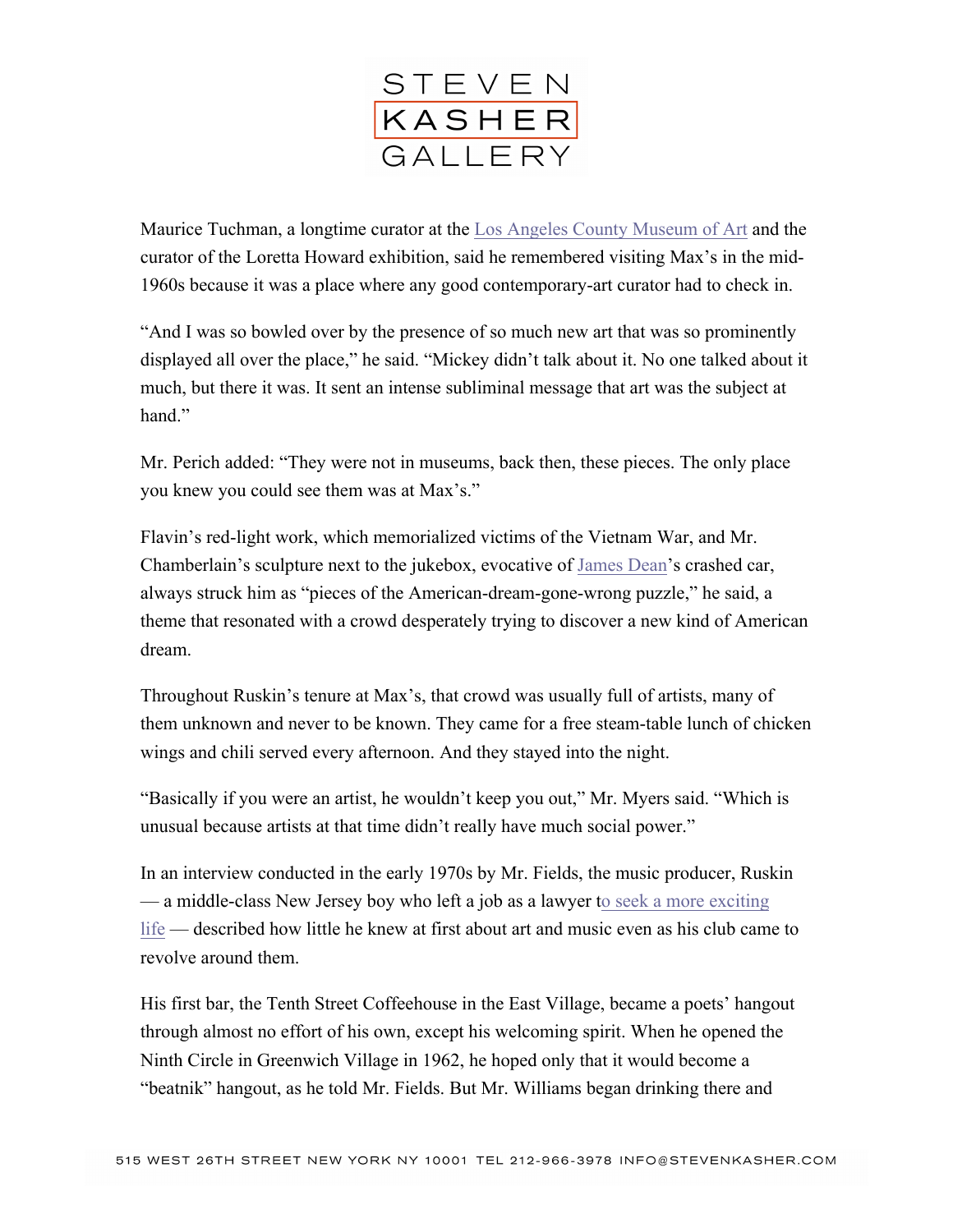

introduced Ruskin to fellow artists like Mr. Myers, Mr. Chamberlain, Larry Poons and Carl Andre.

It was a propitious moment not only for the New York art scene but for Ruskin as a club owner. "Poets really aren't drinkers, and artists are," Ruskin explained, one of his sociological aperçus that is often repeated.

The story goes, however, that a poet, Joel Oppenheimer, was responsible for the club's odd name. He suggested the Kansas City part because of the general feeling that it would sound more authentic for a place featuring steaks; Max's was either borrowed from the poet Max Finstein or, more probably, added simply because it sounded like a reliable restaurant proprietor's name.

Yet no one sought out the spot for its food. Even the dried chickpeas that were always on the table and strangely featured on the sign out front ("Steak, lobster, chickpeas," though the sign made it look like "Steak, chick, lobster, peas") were sometimes too hard to eat and better used for throwing.

Most of the art that once hung or sat in the bar has long been dispersed to the winds, much of it sold by Ruskin, who died from a drug overdose in 1983 at the age of 50. At the Kasher gallery exhibition the Flavin light sculpture will be recreated. (It couldn't be obtained for the show; a version of the work sold for \$662,000 at Christie's in 2009.) The old Max's space itself is now an upscale Korean deli, where only the steam tables evoke its past life.

In the interview with Mr. Fields, printed in the Abrams book, Ruskin often sounded elegiac, even at what probably should have been a high point for him, with the fame of his establishment and of his role in creating it assured.

"I wonder, if there is no Max's, does that mean that there is no Mickey Ruskin?" he pondered. "Is Max's all I ever want to do?"

It wasn't quite. Before his death he created other nightspots, including one in TriBeCa, long (too long, as it turned out) before TriBeCa became what it is today; it closed for lack of business. But it was only on Park Avenue South that Ruskin proved to be a kind of